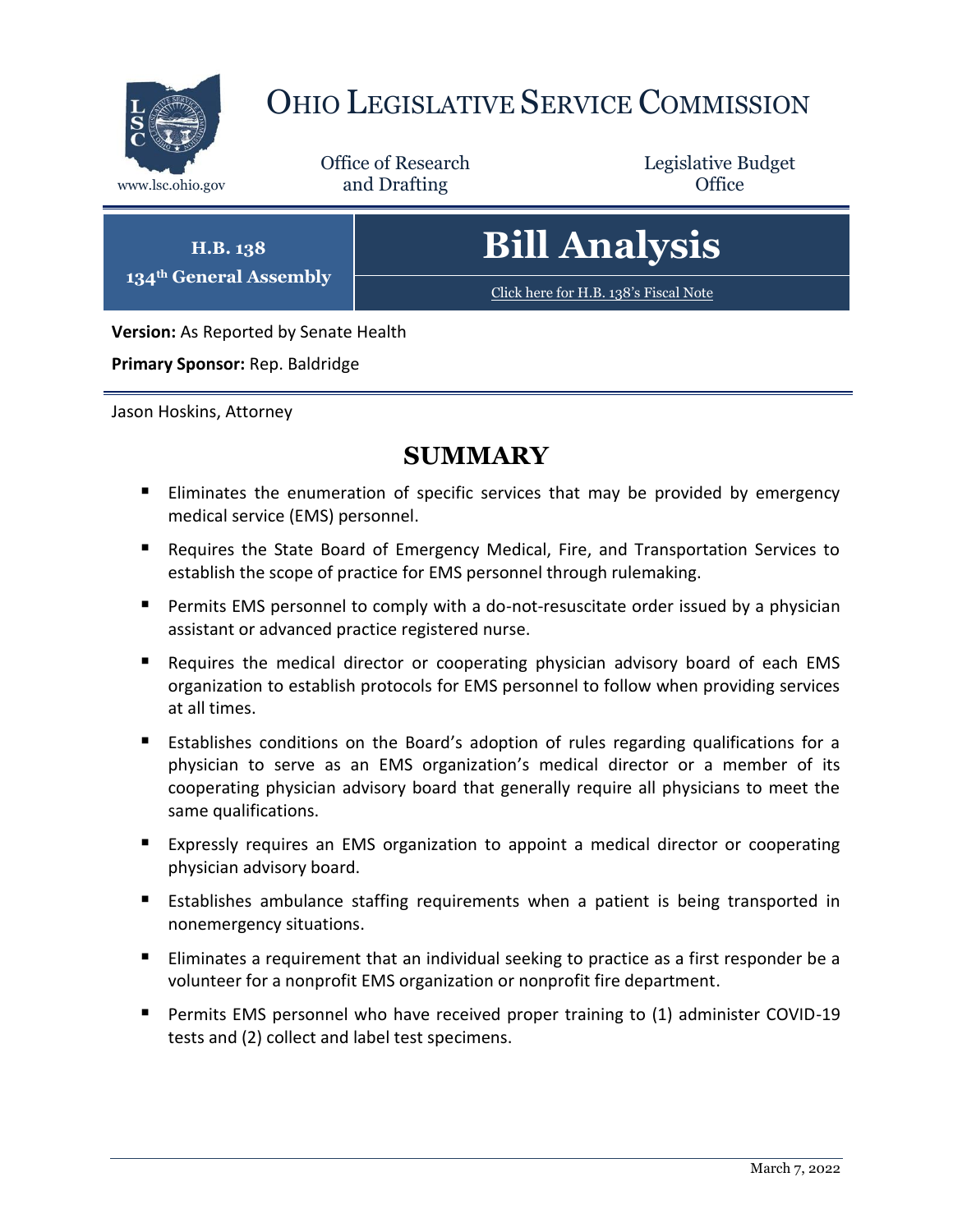## **DETAILED ANALYSIS**

#### **Services by EMS personnel**

The bill modifies the laws governing the services that may be provided by first responders, emergency medical technicians-basic, emergency medical techniciansintermediate, and paramedics (EMS personnel). Existing law enumerates the services that each type of EMS personnel may provide. The bill eliminates this enumeration and, instead, requires the State Board of Emergency Medical, Fire, and Transportation Services to establish the scope of practice for each type of EMS personnel through the rulemaking process.<sup>1</sup>

The bill makes two additional changes related to the general practice of EMS personnel. First, the bill permits EMS personnel to comply with a do-not-resuscitate (DNR) order issued by a physician assistant or advanced practice registered nurse.<sup>2</sup> Existing law permits EMS personnel to comply with a DNR order only when issued by a physician. Second, the bill requires the medical director or cooperating physician advisory board of each EMS organization to establish protocols to be followed by EMS personnel when providing all services. Current law requires that these protocols be established only for circumstances when communications fail or are prevented and a patient's life is in immediate danger.<sup>3</sup>

#### **Qualifications of EMS organization medical directors**

Current law authorizes the Board to adopt rules regarding the minimum qualifications of persons who provide medical direction to EMS personnel. <sup>4</sup> The rules adopted by the Board require a physician to meet several qualifications to be eligible to serve as a medical director of an EMS organization. Generally, a physician must present to the Board evidence that the physician (1) holds national board certification in emergency medicine, (2) has completed an emergency medicine residency program, (3) holds national board certification in a designated medical specialty and has completed an emergency medical services or emergency medicine fellowship, or (4) holds a national subspecialty board certification in emergency medical services.<sup>5</sup> A physician who cannot provide evidence of any of the above to the Board may still become a medical director upon the completion of an approved EMS medical director course.<sup>6</sup>

The bill establishes several conditions regarding the Board's authority to adopt rules regarding the qualifications that must be met to serve as a medical director of an EMS organization or as a member of a physician advisory board. These conditions generally require

 $\overline{a}$ 

<sup>1</sup> R.C. 4765.11, 4765.35, 4765.37, 4765.38, and 4765.39.

<sup>2</sup> R.C. 4765.35(B)(2), 4765.37(B)(2), 4765.38(B)(2), and 4765.39(B)(2).

<sup>3</sup> R.C. 4765.41.

 $4$  R.C. 4765.11(A)(22).

<sup>5</sup> Ohio Administrative Code (O.A.C.) 4765-3-05(A)(6).

 $6$  O.A.C. 4765-3-05(B) and (C).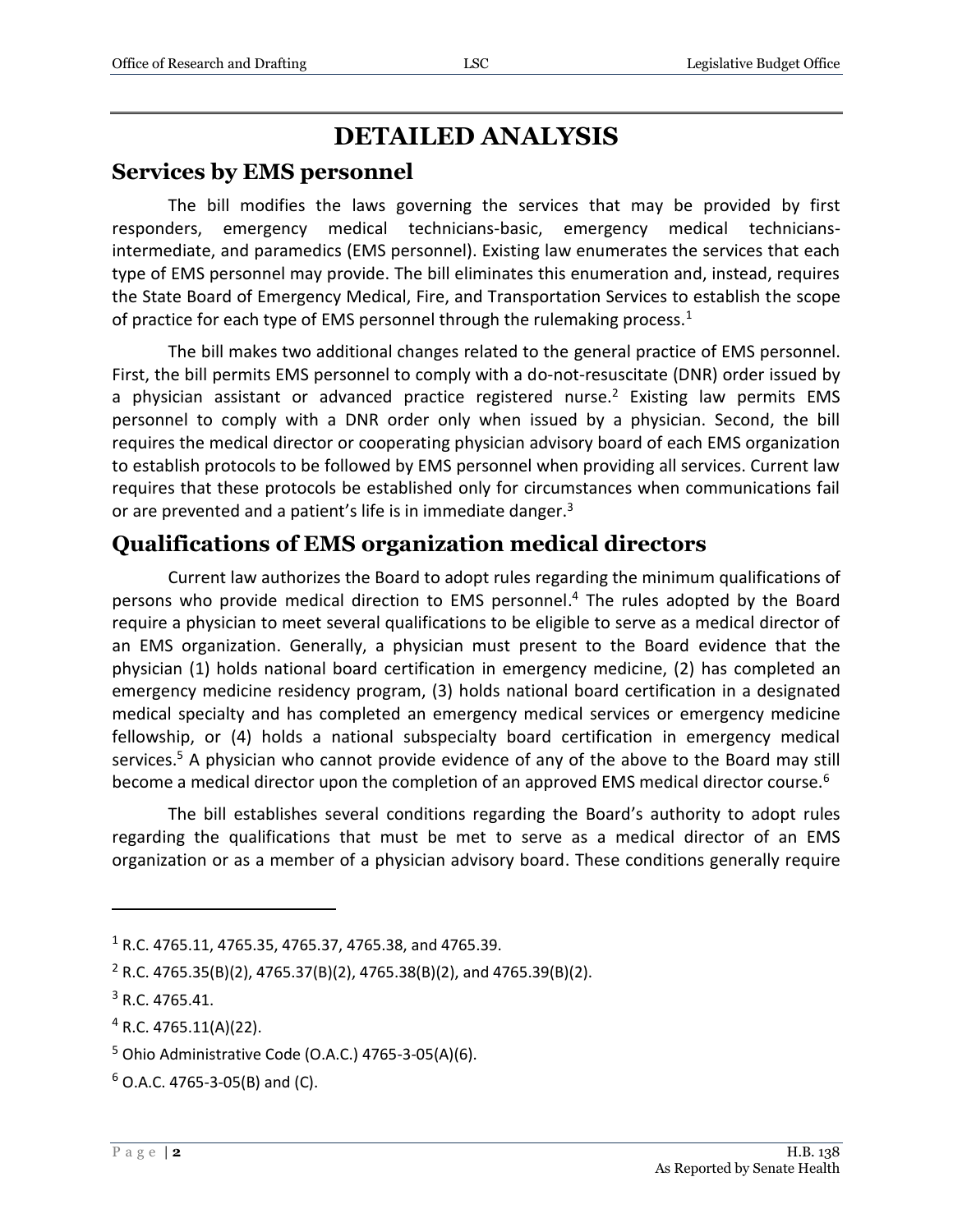that all physicians meet the same qualifications regarding medical experience and the completion of a medical director course.<sup>7</sup>

Concerning requirements regarding medical experience, the bill specifies that the Board is prohibited from limiting eligibility to serve as a medical director to only physicians who have completed a residency or fellowship program in emergency medicine or a related area or those who are certified or eligible to be certified in a specialty or subspecialty of emergency medicine or a related area.<sup>8</sup> With respect to the completion of a medical director course, the bill requires the Board to permit a physician who has completed a residency or fellowship program in emergency medicine or a related field to use completion of that program as evidence that the physician has completed a medical director course.<sup>9</sup>

The bill specifies that the conditions it establishes regarding rules adopted by the Board related to qualifications for serving as a medical director or member of a cooperating physician advisory board for an EMS organization apply only to physicians who are appointed to serve in either capacity on or after the bill's effective date.<sup>10</sup>

Additionally, the bill expressly requires each EMS organization to appoint a medical director or a cooperating physician advisory board.<sup>11</sup> Existing law makes references to the existence of a medical director or physician advisory board for an EMS organization, including notification of their identities to the Board, but does not specifically contemplate the appointment of these individuals.

#### **Ambulance staffing for nonemergency patient transports**

The bill establishes requirements regarding the staffing levels of an ambulance when it is used to transport a patient in nonemergency situations. The bill defines "nonemergency transport" of a patient as the transportation of a convalescent, nonambulatory individual who requires routine transportation to or from a medical appointment or service and does not require medical monitoring, aid, care, or treatment during the transport to the destination facility.<sup>12</sup>

During the nonemergency transport of a patient, an ambulance is required to be staffed by at least two individuals. One individual to serve as the driver who meets the requirements to drive an ambulance in a nonemergency situation, as established in rules adopted by the Board. The bill specifies that the driver does not necessarily need to be an EMT or paramedic. The second individual staffing the ambulance during the nonemergency transport of a patient must

 $\overline{a}$ 

<sup>7</sup> R.C. 4765.42(B).

 $8$  R.C. 4765.42(B)(1).

 $9$  R.C. 4765.42(B)(2).

 $10$  Section 3.

 $11$  R.C. 4765.42(A).

 $12$  R.C. 4765.431(A)(3).